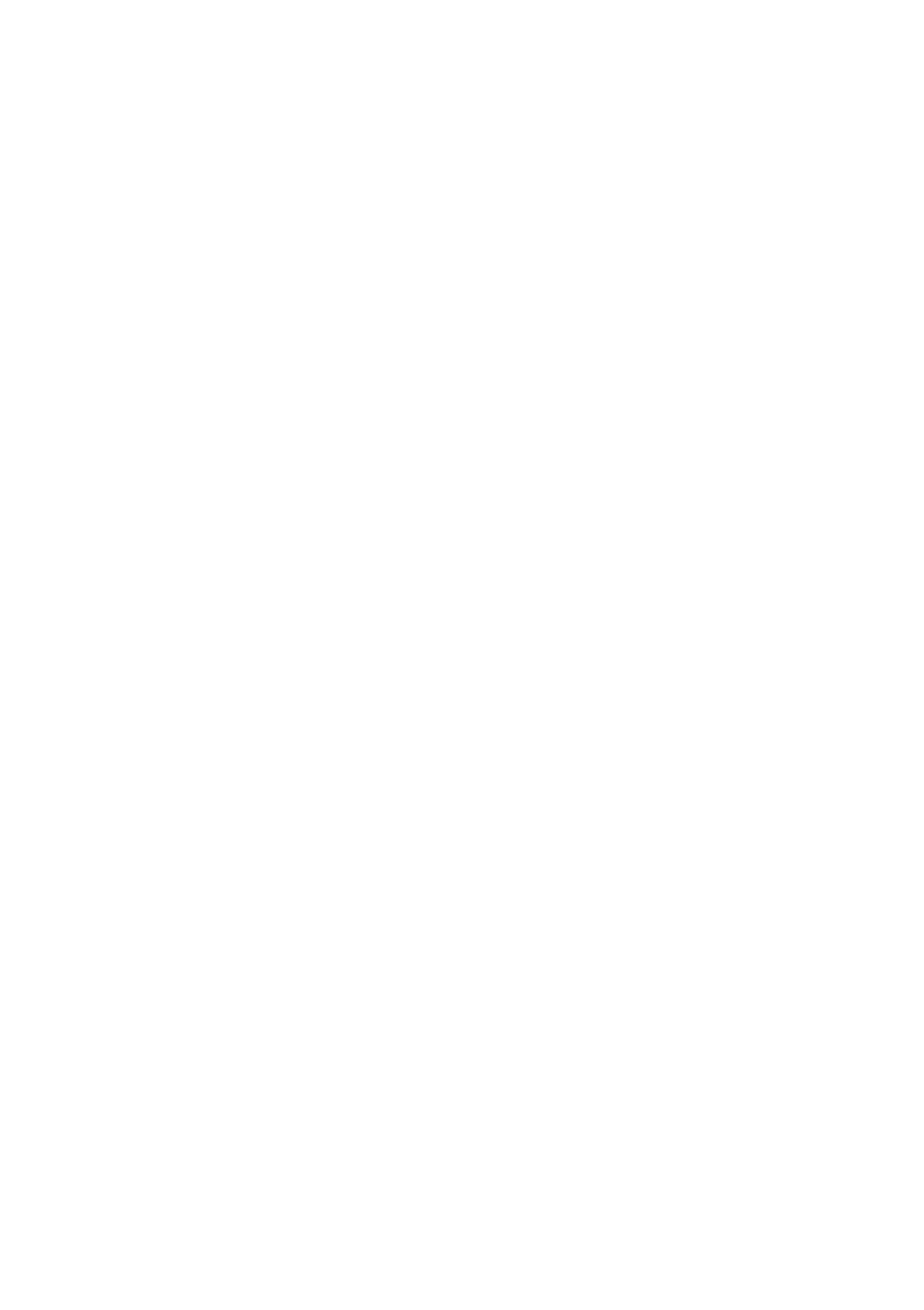Your insurer, Aviva Insurance Limited, is making some changes to your First Directory Worldwide Travel Insurance and Mobile Phone Insurance cover.

The changes to your First Directory Worldwide Travel Insurance include some enhancements but also include other changes which mean you will no longer be covered for some things that were covered before.

Details of these changes are shown in this Notice of Variation.

Please review the details in the tables provided for confirmation of the changes. In the tables 'we', 'us', 'our' means Aviva Insurance Limited.

These changes are made in line with your policy terms and for Travel Insurance are for the following reasons:

- to improve clarity through the Terms and Conditions, making it easier for you to understand
- to enhance some of the cover provided under the terms of the policy
- to remove some cover to reflect changes in our expectation of the future likely cost of providing cover.

#### **Further information**

Full information about your cover can be found in your policy booklet and can be viewed online at **firstdirect.com/terms-and-conditions**

If you're not happy with these changes, you can cancel your policy at any time. For details about your cancellation rights, please refer to 'Your cancellation rights' on page 34 of your Travel Policy Wording and page 7 of your Mobile Policy Wording.

#### **We're here to help**

If you have any questions about anything covered in this booklet, chat with us via our mobile App or Contact Us via Online Banking. If you need to speak to us, please give us a call on **03 456 100 100**† and we'll be happy to help.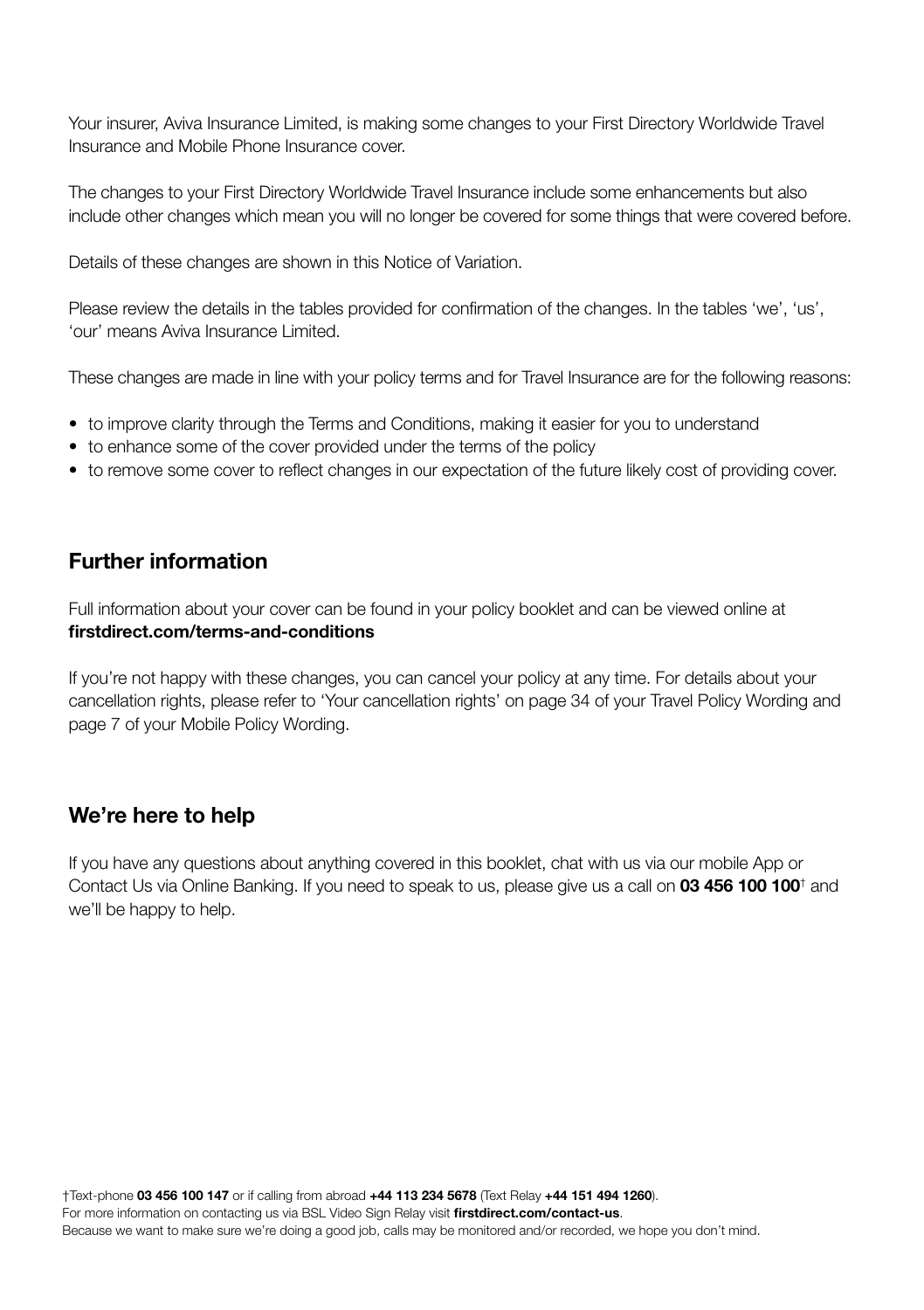## **Travel Insurance changes**

| <b>Section</b>                                                    | Change                                                                                                                                                                                                                                                                                                                                                                                                 | <b>Effect on cover</b> |
|-------------------------------------------------------------------|--------------------------------------------------------------------------------------------------------------------------------------------------------------------------------------------------------------------------------------------------------------------------------------------------------------------------------------------------------------------------------------------------------|------------------------|
| Making a claim -<br>Unrecoverable costs                           | We've added to the types of unrecoverable<br>costs we will pay.                                                                                                                                                                                                                                                                                                                                        | Increase               |
| Page 9                                                            | Unrecoverable costs now include unused,<br>pre-paid costs associated with a trip, such<br>as kennel or cattery fees.                                                                                                                                                                                                                                                                                   |                        |
| Things you need to know<br>about this travel insurance<br>Page 12 | We no longer have a 31 days per calendar<br>year limit for business trips. Business trips<br>will now be covered for the duration of<br>each trip.                                                                                                                                                                                                                                                     | Increase               |
| Things you need to know<br>about this travel insurance<br>Page 12 | There is no longer an exclusion on non-<br>office-based business travel. This means<br>that some non-office-based business trips<br>can now be covered.<br>Please refer to page 12 'We won't cover' to<br>see which types of work are not covered.                                                                                                                                                     | Increase               |
| Things you need to know<br>about this travel insurance<br>Page 12 | We've extended the criteria required for<br>UK trips to be covered.<br>As well as providing cover if you're away<br>from home for at least 2 consecutive<br>nights, and have either pre-booked<br>holiday accommodation in a commercially<br>run premises or prepaid bookings on<br>flights or ferries, cover will also apply if the<br>prepaid bookings are on any other type of<br>public transport. | Increase               |
| Things you need to know<br>about this travel insurance<br>Page 12 | We've included a list of work types that are<br>not covered.<br>Please refer to page 12 'We won't cover' to<br>see which types of work are not covered.                                                                                                                                                                                                                                                | Decrease               |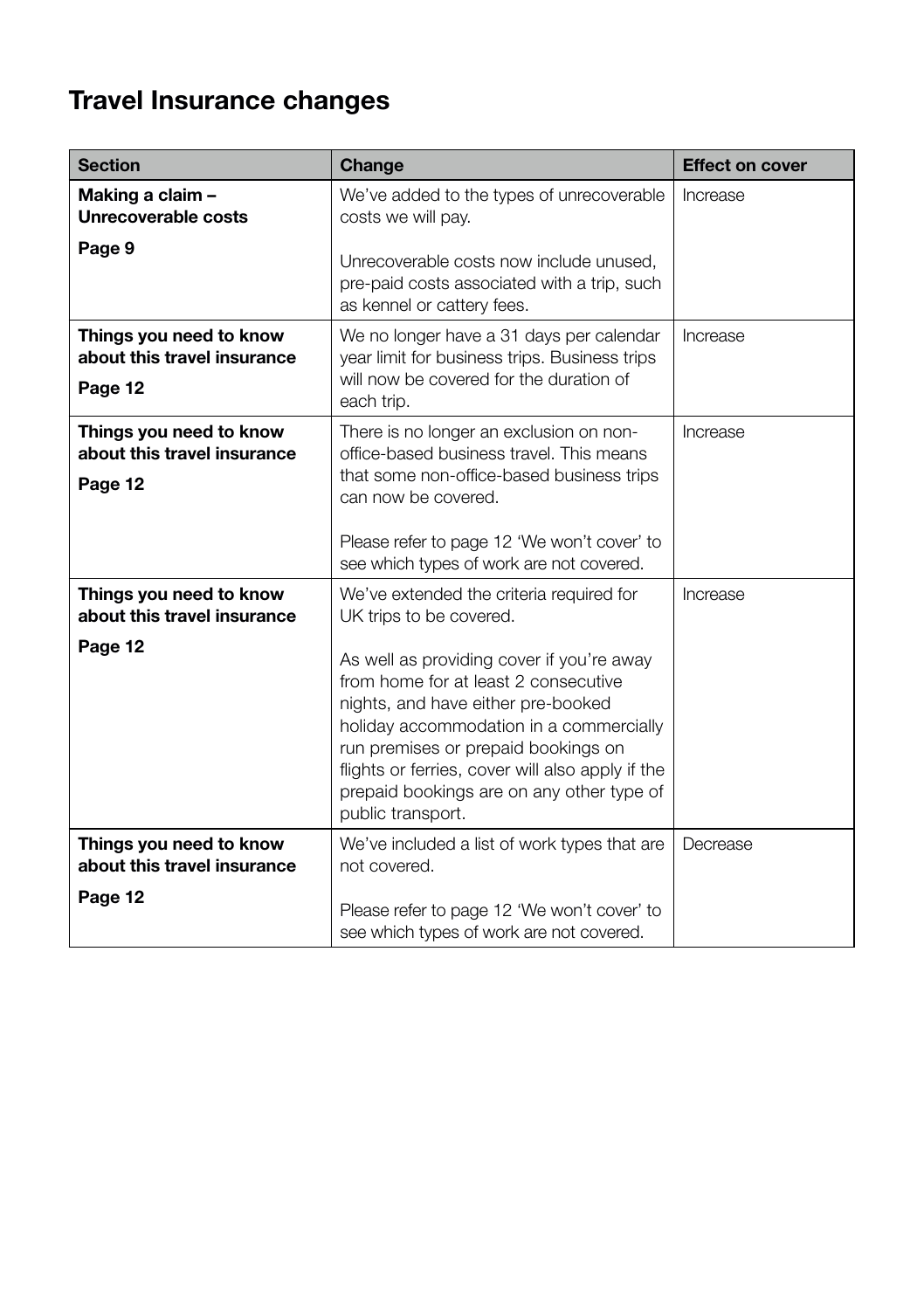## **Travel Insurance changes ...continued**

| <b>Section</b>                                                     | Change                                                                                                                                                                                                                       | <b>Effect on cover</b> |
|--------------------------------------------------------------------|------------------------------------------------------------------------------------------------------------------------------------------------------------------------------------------------------------------------------|------------------------|
| Cancelling or coming home<br>early<br>Page 20                      | We've added cover for border closures<br>under 'Cancelling or coming home<br>early'. Cover will now apply if a border<br>you'll be travelling through is closed by<br>a government within 31 days of your<br>departure date. | Increase               |
| <b>Emergency medical and</b><br>associated expenses<br>Page 22     | We've increased the limit for repatriation<br>to the UK and burial and cremation costs<br>outside of the UK. We'll now pay up to<br>the Emergency medical and associated<br>expenses limit of £10M.                          | Increase               |
| <b>Unexpected Costs</b><br>Page 23                                 | We've merged the following sections into<br>'Unexpected costs'<br>- Missed Departures<br>- Travel Delay<br>- Alternative travel arrangements<br>- Alternative accommodation arrangements<br>- Emergency travel documents     | Clarification          |
| Your belongings<br>Page 25<br><b>Personal liability</b><br>Page 27 | We've introduced specific exclusions for<br>claims linked to drones.<br>These exclusions have been added to both<br>'Personal liability' and 'Your belongings'.                                                              | Decrease               |
| <b>General Exclusions</b><br>Page 32                               | We've removed the restriction limiting the<br>engine size of motorcycles that can be<br>ridden abroad.<br>Cover now applies for any size motorbike if<br>the rider is fully licensed for such a vehicle<br>in the UK.        | Increase               |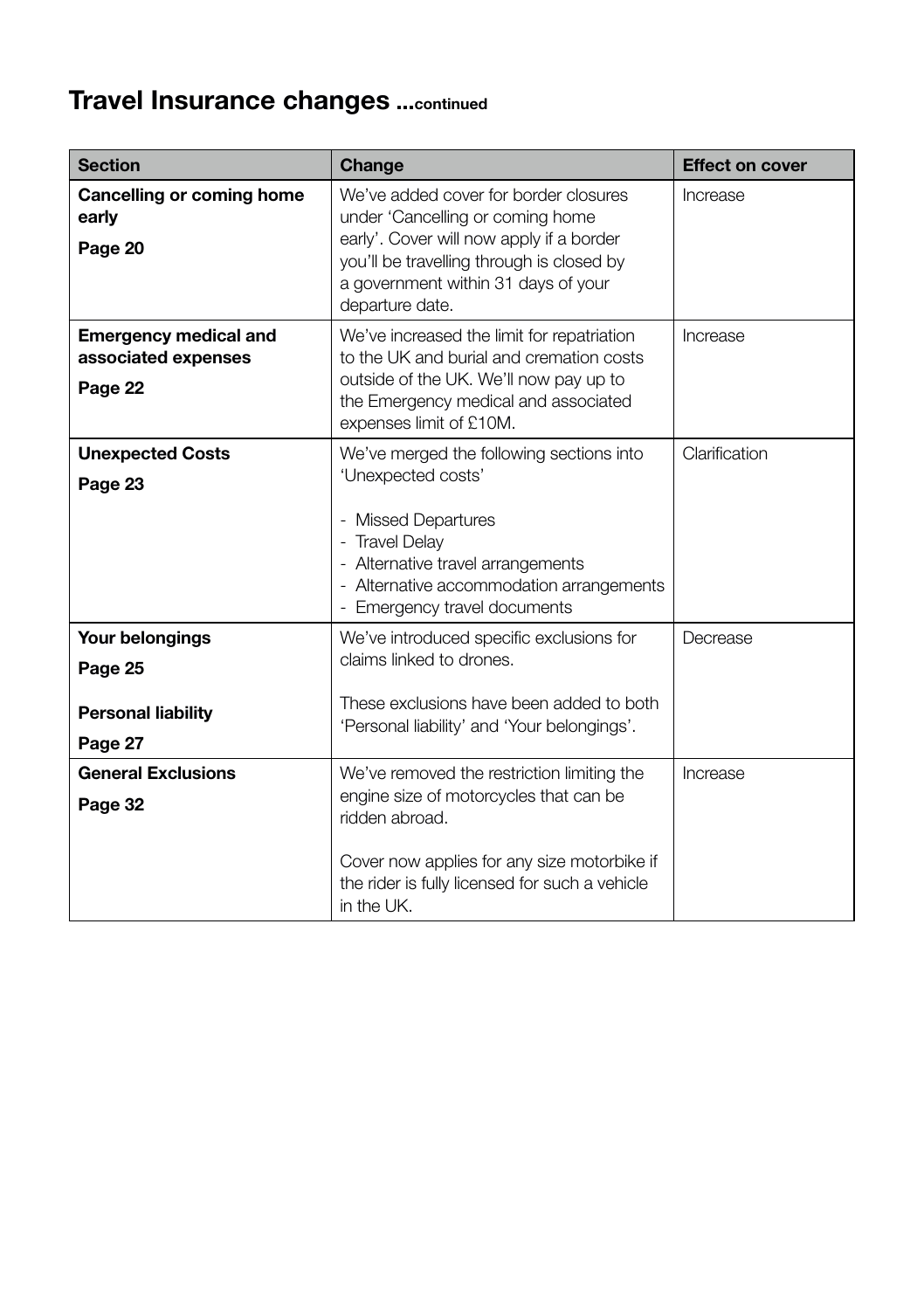## **Mobile Phone Insurance changes**

| <b>Product Information</b>                                                    | Change                                                                                                                                                                                                                                                                                                                                                                                                                                                                                                                                                                                                                   | <b>Effect on cover</b> |
|-------------------------------------------------------------------------------|--------------------------------------------------------------------------------------------------------------------------------------------------------------------------------------------------------------------------------------------------------------------------------------------------------------------------------------------------------------------------------------------------------------------------------------------------------------------------------------------------------------------------------------------------------------------------------------------------------------------------|------------------------|
| <b>Supplier</b>                                                               | Whilst Aviva remains the insurer of this<br>policy, the agent we use to help administer<br>your policy, deal with claims and provide<br>the warranty on replacement phones is<br>changing from The Carphone Warehouse<br>Limited to Likewize Corp.<br>No other changes are being made to your<br>Mobile Phone Insurance cover. The claims<br>service, including existing phone numbers,<br>remains unchanged.                                                                                                                                                                                                            | No change              |
| <b>Mobile Phone Insurance</b><br><b>Claims - Complaints Address</b><br>Page 8 | The address for contacting us to make a<br>complaint about a Mobile Phone Insurance<br>claim is changing.<br>If you're unhappy with any aspect of the<br>handling of your mobile phone insurance<br>claim we would encourage you, in the first<br>instance, to seek resolution by contacting us:<br>• By phone: 0800 046 8310 (+44 1603)<br>606 382 if calling from outside the UK)<br>• In writing, either via<br>firstdirect.com/mobileinsurance<br>or by letter addressed to:<br><b>First Directory</b><br><b>Aviva Mobile Phone Insurance</b><br>Aviva<br><b>8 Surrey Street</b><br><b>Norwich</b><br><b>NR1 3GG</b> | No change              |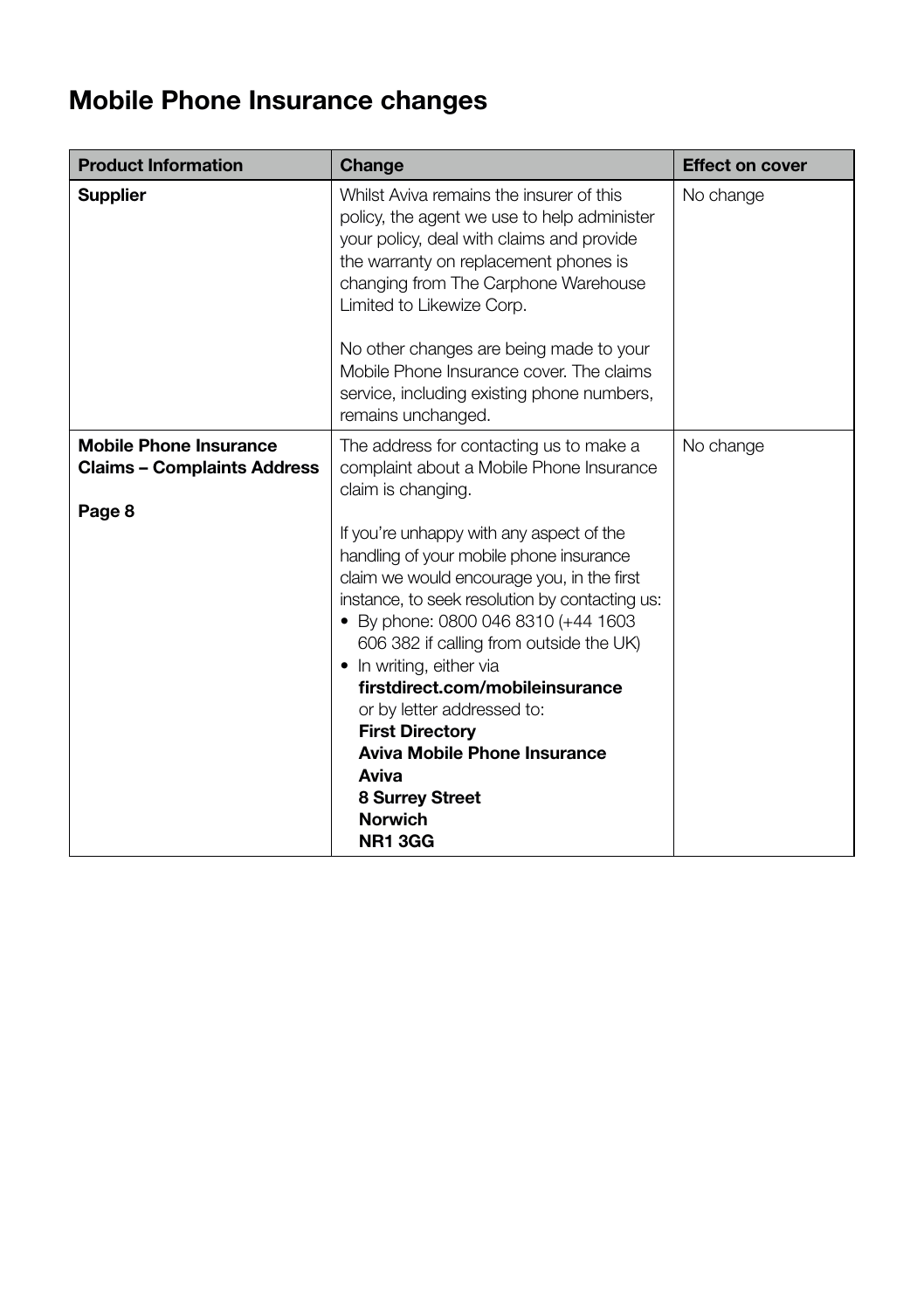## **Mobile Phone Insurance changes ...continued**

| <b>Product Information</b>                                       | Change                                                                                                                                                                                                                                                                                                                                                                                                                                                                                                                                                                                                                                                                                | <b>Effect on cover</b> |
|------------------------------------------------------------------|---------------------------------------------------------------------------------------------------------------------------------------------------------------------------------------------------------------------------------------------------------------------------------------------------------------------------------------------------------------------------------------------------------------------------------------------------------------------------------------------------------------------------------------------------------------------------------------------------------------------------------------------------------------------------------------|------------------------|
| <b>Fraud Prevention and</b><br><b>Detection - Address Change</b> | The address for contacting us should<br>you require further details of the fraud<br>prevention agencies and databases we                                                                                                                                                                                                                                                                                                                                                                                                                                                                                                                                                              | No change              |
| Page 11                                                          | access or contribute to is changing.<br>In order to prevent and detect fraud we may<br>at any time:<br>• Share information about you with other<br>organisations and public bodies including<br>the police;<br>• Check and/or file your details with fraud<br>prevention agencies and databases, and if<br>you give us false or inaccurate information<br>and we suspect fraud, we will record this.<br>We can supply on request further details of<br>the databases we access or contribute to.<br>If you require further details please contact<br>us at:<br><b>First Directory</b><br>Aviva Mobile Phone Insurance<br>Aviva<br>8 Surrey Street<br><b>Norwich</b><br><b>NR1 3GG</b> |                        |